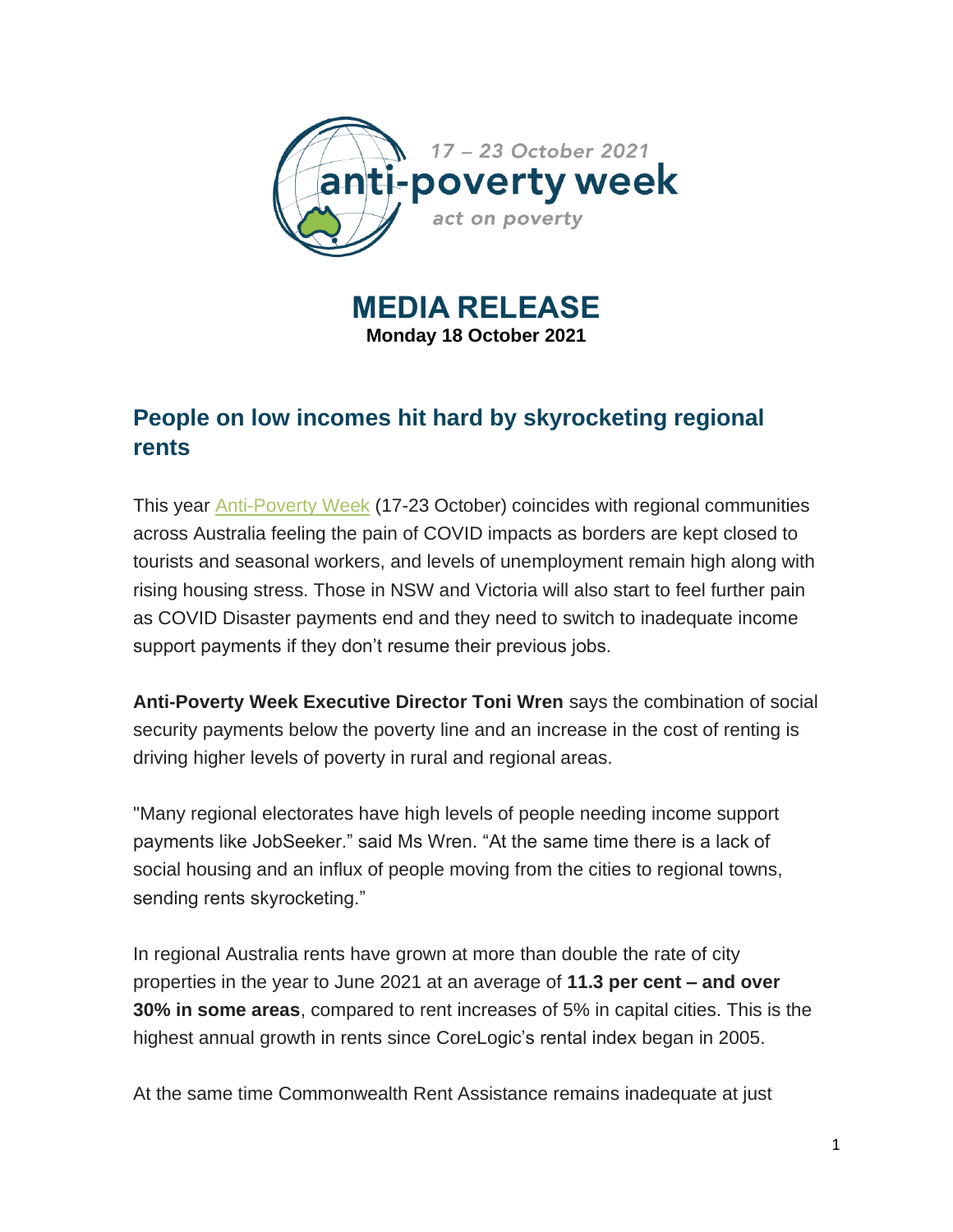\$70/week for single people and \$74/week for a single parent family with two children. The gap between Rent Assistance and the actual cost of rents can be well over \$200.

An increase is Rent Assistance is long overdue – there hasn't been a real increase in 21 years.

"As rents rise and Commonwealth Rent Assistance remains inadequate, many more people on income support payments in regional and rural areas have less money to cover food, bills and medication," said Ms Wren.

"It's not right that in a wealthy country like Australia\* 2.65 million adults and children struggle to survive on income payments that are well below the poverty line and are at risk of homelessness.

"The solution is clear – all that it would take to end poverty and ease the suffering of people who are struggling to keep a roof over their heads and food on the table – is for the Federal Government to act."

**This Anti-Poverty Week (17-23 October) we are calling on our governments to unlock poverty for millions of Australians by raising income support payments above the poverty line to at least \$67/day, increasing rent assistance by 50% and investing in social housing in a [petition](https://antipovertyweek.org.au/apw-2021/) to Treasurer Josh Frydenberg, together with Everybody's Home and Raise the Rate for Good campaigns**

#### **Media contact: Carolin Wenzel 0417 668 957**

*\*Note: The Credit Suisse annual Global Wealth Report 2021 says Australia now has the highest median wealth per adult of any country (\$US238,070), followed by Belgium, Hong Kong SAR and New Zealand. Yet we know wealth here is concentrated at the top with the ACOSS/UNSW report Inequality in Australia 2020 finding the highest 20% (with \$3.3 million) had 6 times the average wealth of the middle 20% (with \$565,000) and 90 times that of the lowest 20% (\$36,000).* **\*\*** Note regional area rent increases sourced from SQM research, July 2021.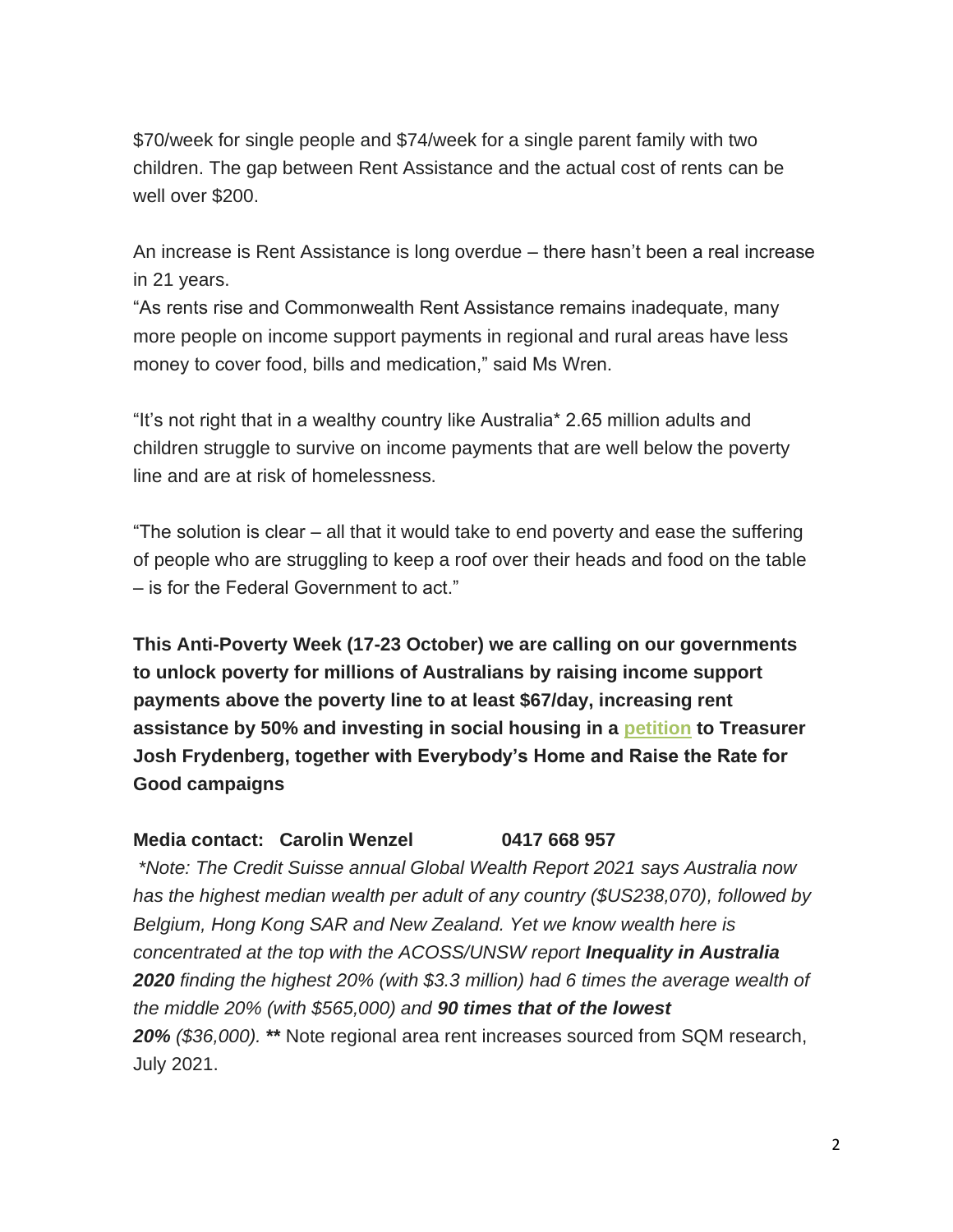## **Regional Income Support and Rent Increases mapped against Federal Electorates**

### **Queensland**

**Income Support i**n Queensland: Regional coastal electorates have been especially hard hit by the pandemic with an average of 25,000 adults and children in each of these electorates relying on inadequate social security payments like JobSeeker and over 15,000 households reliant on inadequate Commonwealth Rent Assistance at June 2021.

According to [SQM](https://sqmresearch.com.au/) research, the weekly asking **rent** for 'all houses' in Queensland coastal areas increased by more than 20% in the 12 months to July 2021. This includes the [Sunshine Coast](https://sqmresearch.com.au/weekly-rents.php?sfx=®ion=qld%3A%3ASunshine+Coast&t=1) where rents increased by 26.7%; the Gold [Coast](https://sqmresearch.com.au/weekly-rents.php?sfx=®ion=qld%3A%3AGold+Coast+Main&t=1) where rents increased by 32.6% (within Moncrieff) has over 23,000 adults and children and over 17,000 CRA households); and [North Queensland](https://sqmresearch.com.au/weekly-rents.php?sfx=®ion=qld%3A%3ANorth+Queensland&t=1) where rents increased by 20.3% (within the seat of Leichardt). This electorate had nearly 31,000 adults and children receiving working age payments and over 14,000 households relying on CRA in June 2021.

### **NSW**

**Income support**: In NSW, the electorates of Cowper and Page cover the NSW North coast regions, and each have around 25,000 adults and children relying on inadequate social security payments like JobSeeker in June 2021. They also have high numbers of households relying on Commonwealth Rent Assistance (nearly 20,000 in Cowper and nearly 16,000 in Page). According to [SQM](https://sqmresearch.com.au/) research, the weekly asking **rent** for 'all houses' in the NSW South Coast, Central Tablelands and North Coast increased by 20% or more in the 12 months to July 2021. [NSW](https://sqmresearch.com.au/weekly-rents.php?sfx=®ion=nsw%3A%3ACentral+Tablelands&t=1)  [Central Tablelands:](https://sqmresearch.com.au/weekly-rents.php?sfx=®ion=nsw%3A%3ACentral+Tablelands&t=1) 21.7% increase; [NSW South Coast:](https://sqmresearch.com.au/weekly-rents.php?sfx=®ion=nsw%3A%3ASouth+Coast+NSW&t=1) 24.4% increase; [NSW](https://sqmresearch.com.au/weekly-rents.php?sfx=®ion=nsw%3A%3ANorth+Coast+NSW&t=1)  [North Coast:](https://sqmresearch.com.au/weekly-rents.php?sfx=®ion=nsw%3A%3ANorth+Coast+NSW&t=1) 19.9% increase (includes Cowper and Page electorates.)

## **Victoria**

**Income support** in Victoria: 648,000 adults and children struggle to survive on income payments that are below the poverty line, that's nearly 1 in 10 people living in Victoria - including 230,00 children (nearly 1 in 5) who are growing up in the poorest families. Many are at risk of homelessness due to a shortage of affordable housing. According to [SQM](https://sqmresearch.com.au/) research, the weekly asking **rent** for 'all houses' in [North East Victoria](https://sqmresearch.com.au/weekly-rents.php?sfx=®ion=vic%3A%3ANorth+East+Victoria&t=1) by13.3% and in [Vic Gippsland](https://sqmresearch.com.au/weekly-rents.php?sfx=®ion=vic%3A%3AGippsland&t=1) by 9.2% in the 12 months to July 2021. Both areas are within the Federal seat of Gippsland. This electorate had 10,700 households relying on CRA and 19,400 adults and children working age payments in June 21.

## **South Australia**

**Income Support** in South Australia: The electorate of Grey has been hard hit by the pandemic with more than 25,000 adults and children relying on inadequate social security payments like JobSeeker and over 10,000 households reliant on inadequate Commonwealth Rent Assistance at June 2021. According